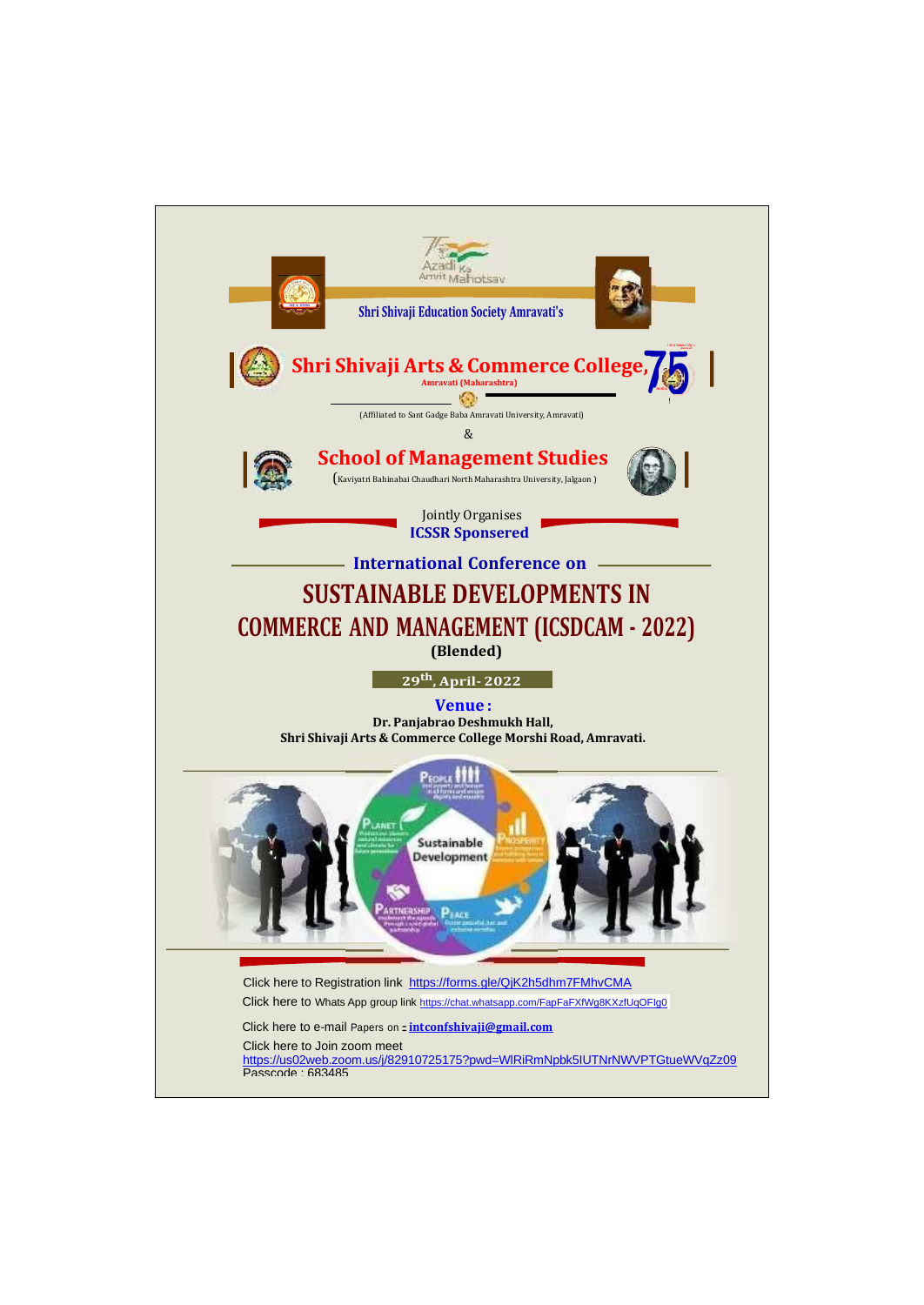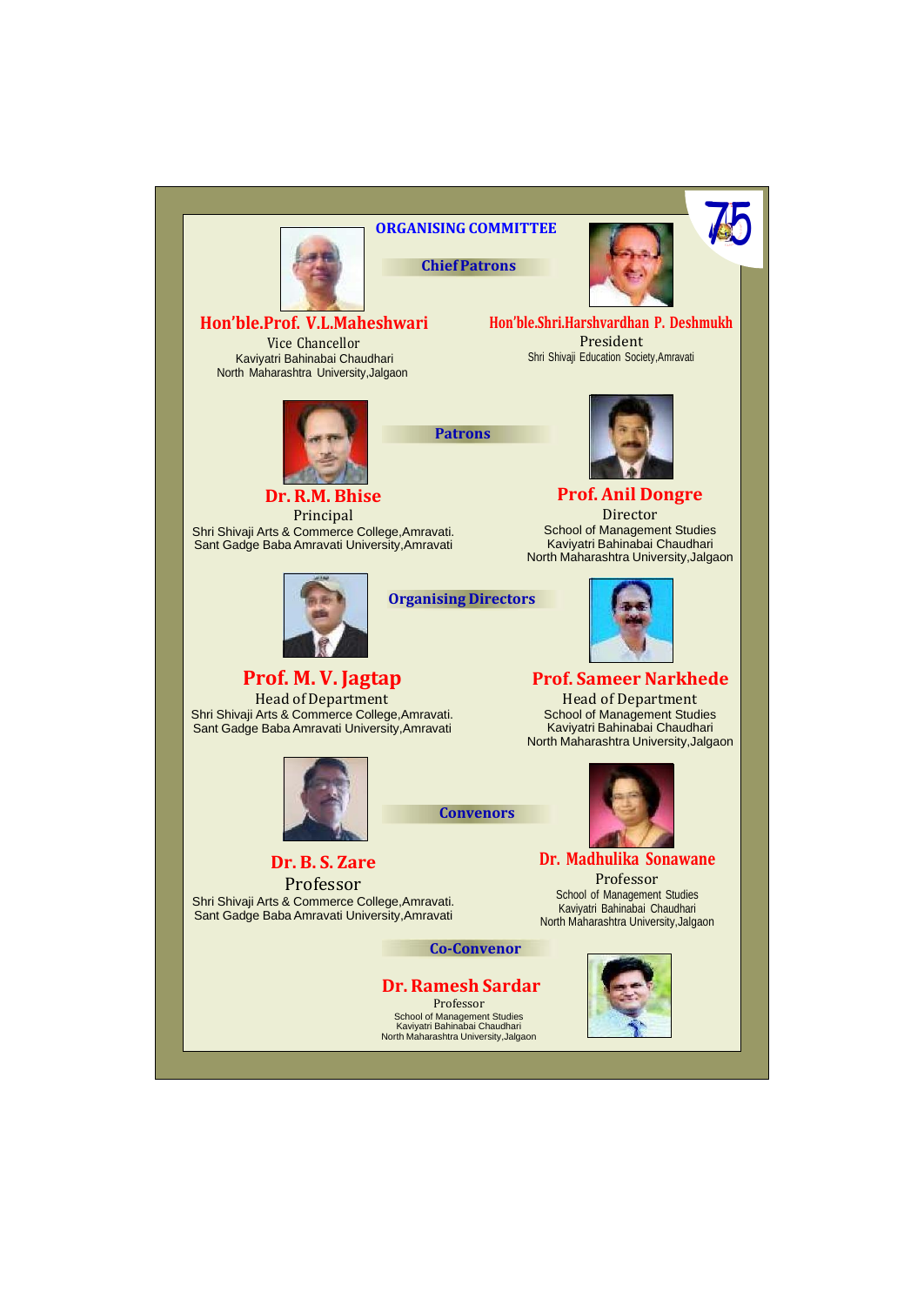# **About us**



Shri Shivaji Education Society Amravati's **Shri Shivaji Arts &Commerce College, Amravati** Affiliated to Sant Gadge Baba Amravati University,Amravati

Shri Shivaji Education Society, Amravati is a premier Educational Society of Central India founded by Dr. Panjabrao alias Bhausaheb Deshmukh, a social activist,educationist, social reformer and Minister of Agriculture in the first Cabinet of Pandit Jawaharlal Nehru. An erudite scholar of Sanskrit, Dr. Bhausaheb was also a member of the Constitution Draft Committee. Dr. Panjabrao alias Bhausaheb Deshmukh founded Shri Shivaji Education Society, Amravati in 1931 for the poor and downtrodden boys and girls in Vidarbha region of the state of Maharashtra. The seed sown by Bhausaheb with a great vision resulted in a large banyan with the passage of time. At present, the society runs many schools and colleges of Humanities,Commerce and Management, Science and Technology, Medical, Physical Education, Engineering, Law,Agriculture, Biotechnology and many other branches of education located in all over the region of Vidarbha.

Dr. Panjabrao Deshmukh Agricultural University,Akola is his memorial contribution to the welfare andbetterment of peasants and farmers in the region. We feel proud that our institution Shri Shivaji Arts & Commerce College, Amravati has a credit of being the first institution established by Shri Shivaji Education Society, Amravati. It is situated in the heart of Amravati city and provides education to the students from higher secondary, UG, PG and Research. The institution has a pleasant green campus. There is a Ph.D Research center, wellequipped library,gymnasium, large playfields, hostels, spacious computer lab etc. It is reaccreditedwith 'A'Grade by NAAC withCGPA 3.08 in its third cycle. The institution is affiliated to Sant Gadge Baba Amravati University, Amravati. It is a matter of great pride for us that the students bring laurels to the institution by securing place in merit list of the University results and awards at state and national level. This prestigious institution is celebrating 2021- 2022asa Platinum Jubileeyear.

## **Shri Shivaji Arts & Commerce College, Amravati. Kaviyatri Bahinabai Chaudhari North Maharashtra University, Jalgaon**

75 **Amravati**

**ShriShivaji Arts & CommerceCollege,**



**School of Management Studies** Kaviyatri Bahinabai Chaudhari North Maharashtra University, Jalgaon

### **Vision of the University**

The University strives to seek a balance between access, equity and academic excellence through educational leadership to promote innovation,research, dynamic transformation of community to keep pace with global scenario.

## **Mission of the University**

To impart relevant quality higher education to thestudents, to groom them to be conscious, researchers, technologists, professionals and citizens, bearing the torch for disseminating knowledge in masses for suitable socioeconomic development of the society.& School of Management Studies Keeping in mind the need of management education, university decided to establish this department in 1992. This department offers structured graduate and undergraduate programs in Management, which are exhaustive in nature and structured to meet the challenges posed by industry & job market. The programs offered by the Department are Ph.D.Program. Two-year Fulltime Master of Business Administration (M.B.A.) recognized by A.I.C.T.E.,New Delhi. Three-year Full-time Bachelor of Business Management (B.B.M.) approved by UGC,New Delhi.

## **Vision of the School**

Broadening the horizo n and mindsets of the graduates in accordance with corporate necessities with conditioning of entrepreneurial competencies mission of the School Providing congenial educational environment to instill fundamental and practical business management for reconstructing the attitude of the graduates through rigorous curriculum and experiential continuous learning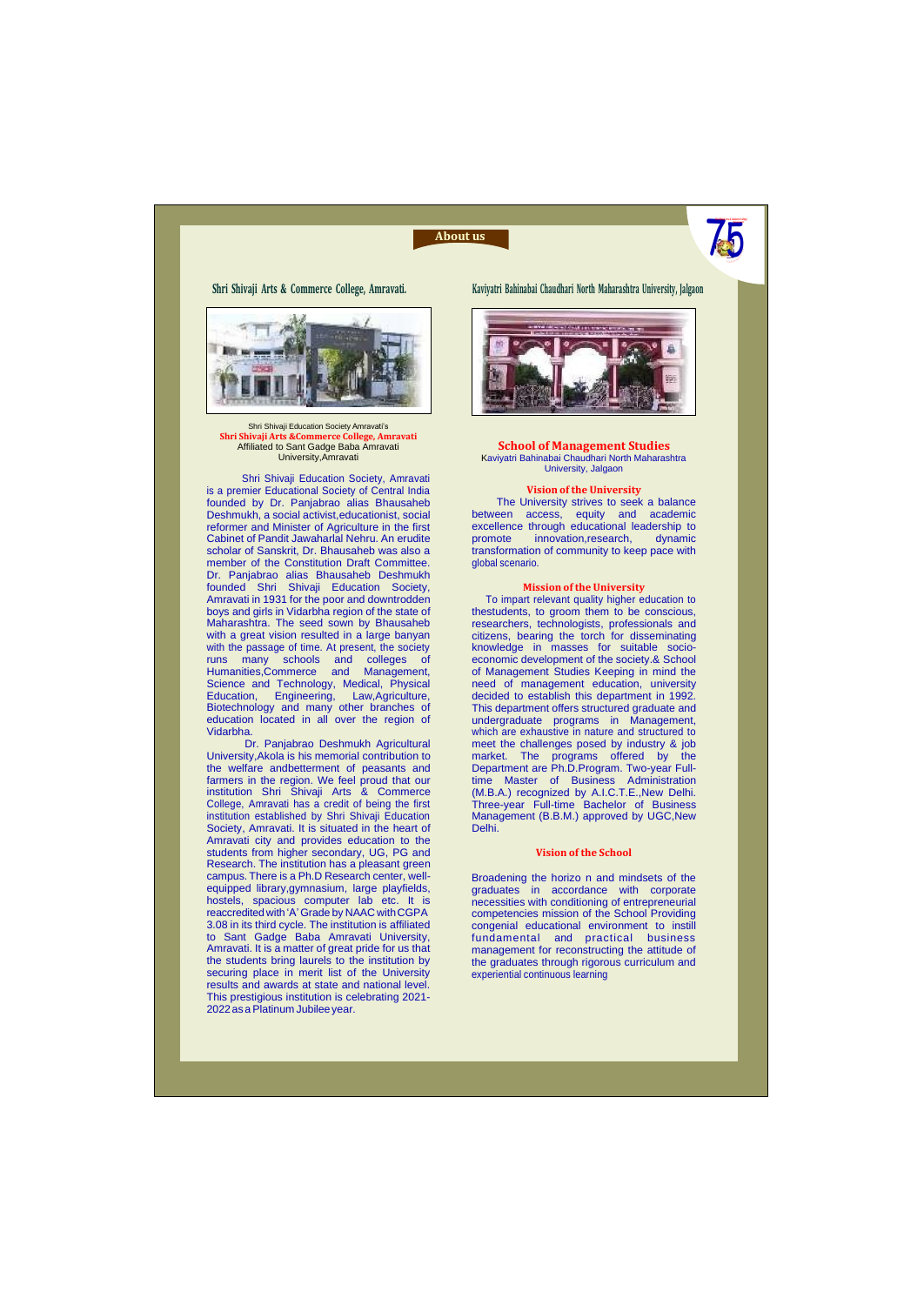

## **ABOUT THE CONFERENCE**

This International Conference aims to brings scientist, researchers, social reformers, innovators, humanist economist and renowned speaker from the various field on a common platform to discuss, present and disseminate new ideas, concept, researches and innovations in the field Commerce and Management for sustainable developments.

## **CONCEPT NOTE**

Sustainable Development is a very wide concept and a canopy term that covers all those works of Commerce and Management produced by the authors outside their native country. Since the commencement of the new millennium, the world has witnessed a revolutionary metamorphosis in social, political, cultural, literary, finance and economic landscapes. The shifts have in turn pushed sustainable development in Commerce & Management studies to expand beyond their origins in the studies of Commerce and Management and their primary focus. Through this conference, we want to respond and contribute to current critical, practical and theoretical debates by moving towards the study of world and global the oretical practices of sustainable development in the field of Commerce and Management.

The present Conference also intends to trigger a debate about the future of sustainable development in Commerce and Management and thus reinvigorate and explore certain dimensions of the areas. We wish to provide a platform for those interested approaches to push sustainable developments in Commerce & Management studies into fresh domains to meet, discuss, and to explore contemporary debates,exchange of idea and research. Topics to be dealt and addressed by sessions at the conference will cover a broad spectrum of research questions but with a specific emphasis on present and future challenges for sustainable developments in Commerce & Management. The proposed deliberations are initiated, to cover not only the predominant nature of Sustainable Development in Commerce & Management but also to highlight the various related issues and problems of the same.

## **SUSTAINABLE DEVELOPMENTS IN COMMERCE AND MANAGEMENT (ICSDCAM - 2022) SUB-THEMES**

**Management**

International tread and Business Internal trade and Business Warehousing, Transportation and Logistics Accounting Communication Agriculture and Food Business Entrepreneurship Banking and Financing Business Administration Evocation Hospitality and Tourism Cooperation Consumer Satisfaction Consumer Behaviour Government Welfare Schemes Accreditation & Standardisation

**Commerce**

## Human Resource Management Marketing/ Digital Marketing Operational Management Health Care Management Leadership Material Management Strategicat Management Supply Chain Management Energy and Environment Event Management Rural Management Business analytics and Ethics Price Fluctuation and Trades Use of Information Technology, Information Communication Technology and Electronics in Commerce and Management

Above listed sub-themes are merely indicative. Any other topic may be covered in the ambit of the main theme. \*CALL FOR PAPERS PUBLICATION GUIDELINES About Paper Publication:

Selected papers will be published in Interlink Research Analysis (ISSN 0976-0377) (Impact Factor 6.20 (Print) UGC Listed & Guideline Peer Reviewed, Refered) Research Paper Guidelines:

Papers will be accepted in English, Hindi & Marathi languages only For English : Font : Times New Roman, ( MS Word / Pagemaker ) Heading : 14 -Font size, Body : 12 - Font Size, Spacing: 1.5

For Marathi & Hindi: Font: ( DVB-TT-Yogesh, Surekh, Kruti Dev-10, 55 MS Word / Pagemaker)<br>Heading : 16-Font Size, Body : 12- Font Size, Spacing: 1.5<br>Paper should contain an Abstract (200-250 words), Introduction, Main body

(Max 2000-2500 words), Reference (MLA style for research papers in Humanities and APA style for all other Streams)

E-Certificate will be issued to all the registered participants after submission of feedback form. **Note:** Prizes will be awarde for best paper presters.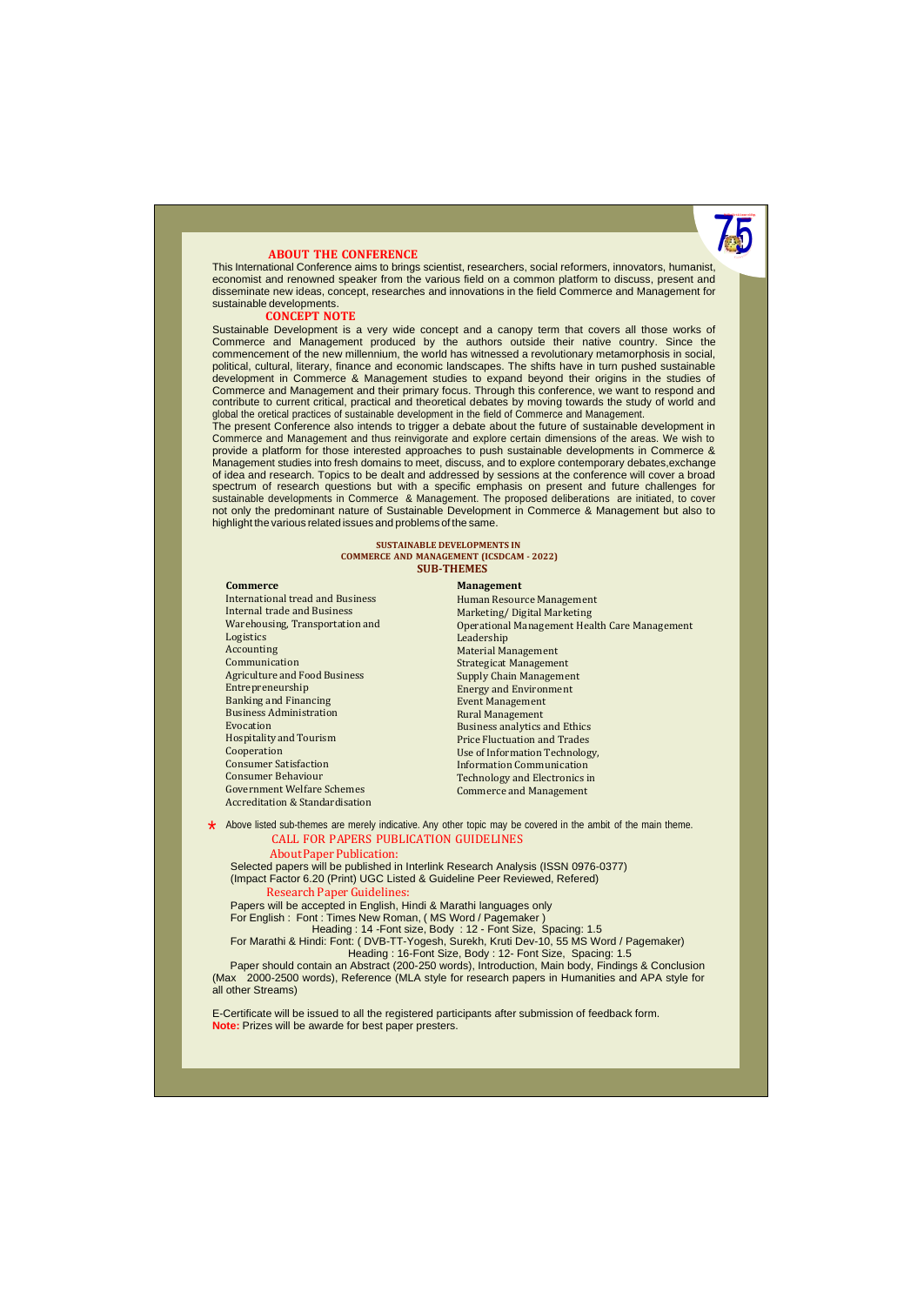# LAST DATE OF PAPER SUBMISSION Monday 25<sup>th</sup>April 2022



Mail your papers on:**[intconfshivaji](mailto:intconfshivaji@gmail.com)**@**gma[il](mailto:intconfshivaji@gmail.com)**[.](mailto:intconfshivaji@gmail.com)**c[om](mailto:intconfshivaji@gmail.com)**

# Registration Details:

Participants are requested to make the payment of the Registration. Publication Fees at the time of Registration. Please upload Receipt of Payment on the given link provided towards the end of FIRST PAGE of the Brochure.

# Registration Fee:

|                                                                                  | Indian          | Foreign      |
|----------------------------------------------------------------------------------|-----------------|--------------|
| <b>Faculty / Delegates</b><br><b>Registration &amp; Publication Fee</b>          | <b>1500 INR</b> | $25$ \$ (US) |
| <b>Research Scholars / Students</b><br><b>Registration &amp; Publication Fee</b> | <b>1300 INR</b> | $15$ \$ (US) |
| <b>Paper Presentation</b>                                                        | <b>500 INR</b>  | 10 \$ (US)   |
| <b>Only Participation</b>                                                        | <b>300 INR</b>  | 05 \$ (US)   |

## PAYMENT DETAILS:

Account Name : Principal, Shri Shivaji Arts & Commerce College, Amravati, M.S. India. Bank Name : Central Bank of India, Amravati Branch, Amravati. Account No. : 1412698512 IFSCODE: CBIN0280699

# MODE OF TRANSFER: -

Online Internet Banking / Credit Card / Debit Card / NEFT / RTGS ( Cheque is not allowed ) Upload Payment Receipt / Screen Shot at the time of Registration of Research Paper.

# Organising Committee Members Technical and Publicity Committee

- Dr. Mahendra Mete Dr. Archana Bobade Dr. Sujata Sabane Dr. Kumar Bobade Dr. Nitin Changole Dr. Kishor Sabale Dr. Shubhash Gawande Mr. K.B. Rajgade Dr. Gourav Jayde Dr. Sudharshan Lohakare
- Dr. Pavitra Patil Dr. R. R. Chavhan Dr. Atul Barekar Dr. Yashodip Pat Dr. Milind Dhanraj Mr. Harshal Nerkar Ms. Vishakha Rote Dr.Gajanan Ketkar Mrs.Nikita Gawande
- Dr. Kumar Bobade Dr. Darshana Chaudhari Ms. Rasika Deshmukh Dr. M.M. Kazi Dr. Manjusha Thakre Dr. Yogesh Ingale Dr. Dinesh Bele Mr. Sariputra Bhalekar Mr. Sumit Meshram Mr. Pratik Karande

Ms. Swati Chaudhri Mr. Saket Deshmukh Mr. Vinay Burange Mr. Prafulla Ghavale Mr. Rupesh Fasate Mr. Chetan Khodke Mr. Radhesham Pinjarkar Mr. Rupesh Pawar Dr. Dhiraj Verma Mr. Shivaji Rele